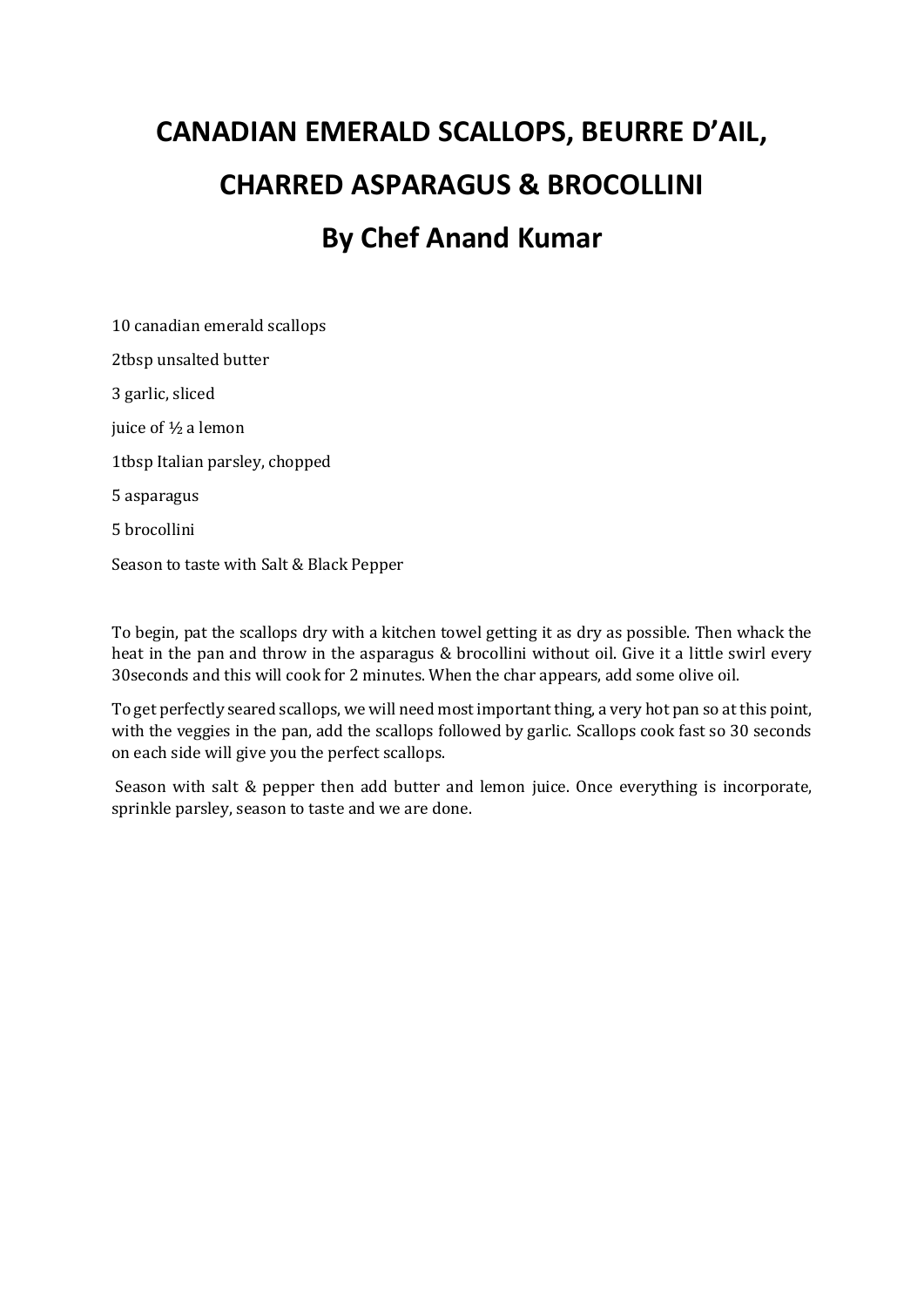## **MOROCCAN SPICED QUEBEC QUINOA & CHICKPEA SALAD**

### **By Chef Anand Kumar**

1tbsp virgin coconut oil

1 yellow onion, diced

1 sweet red pepper, diced

1 tsp ground turmeric

1tsp cumin seeds

1.5 tsp cumin powder

1.5 tsp coriander powder

1 cup uncooked quebec quinoa

2 cups hot water

1 tin chickpeas, drained & washed

¼ cup Italian parsley, chopped

2 tbsp mint leaves, chopped

½ cup sliced toasted almonds

Salt and pepper, season to taste

To begin, heat some coconut oil in a pan and add in the cumin seeds, onions & bell peppers. Sauté them over medium heat for about 5 mins until it becomes soft then add in the uncooked quinoa and toss it for 2 mins before adding the turmeric and coriander powder. Mix it well then add the hot water and allow it to cook for 15 mins.

At this point after 15 mins, you will notice that the water has been absorbed by the quinoa, allowing it to double in size, so remove from the heat and fluff it up with a fork. Then add all the other remaining ingredients in add give it a good toss, not forgetting to season it. Squeeze  $\frac{1}{2}$  a lime for the tangy kick and we are done, ready to accompany the Roast Chicken.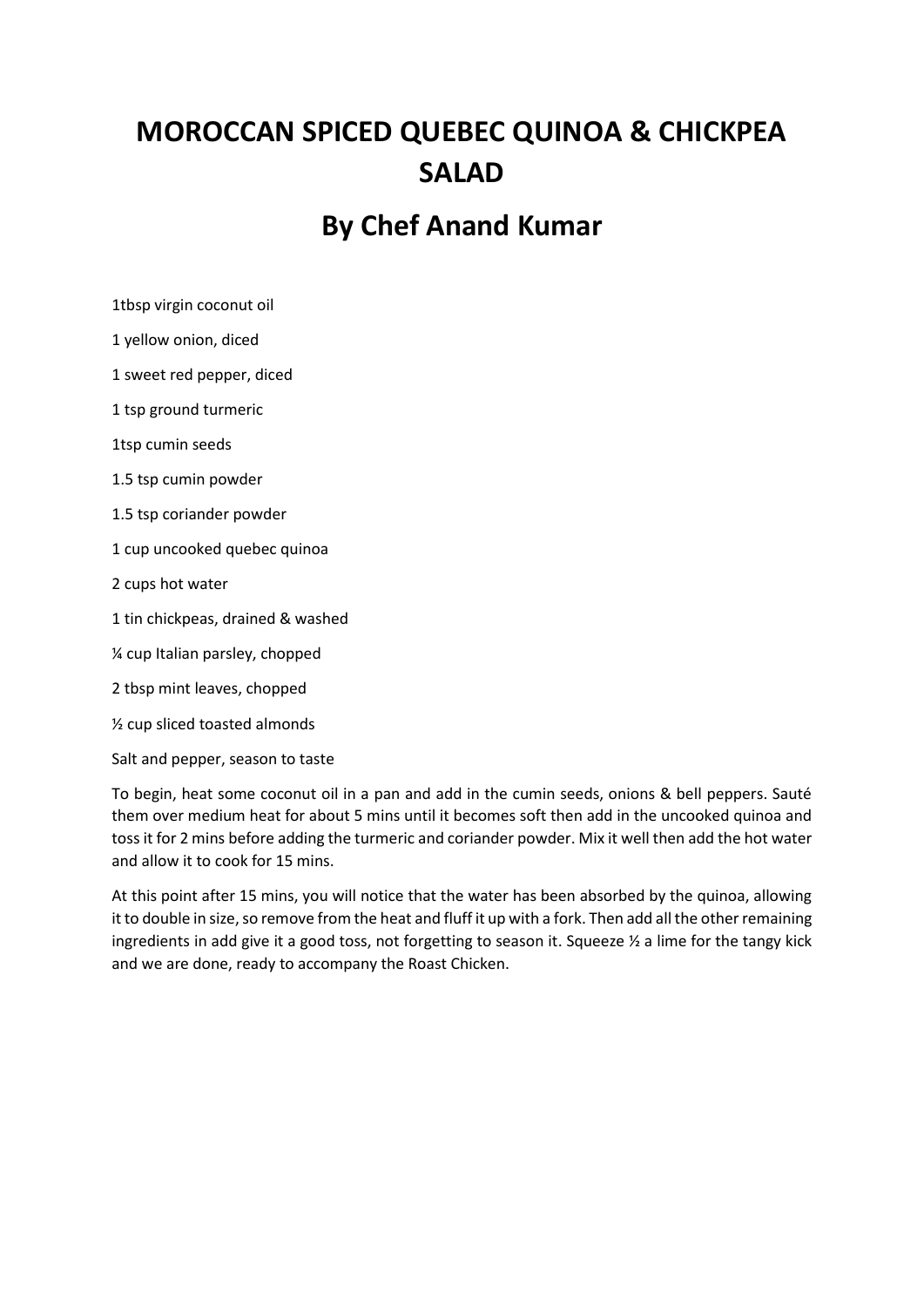### **ATLANTIC OCEAN LOBSTER AND GRILLED SCALLOPS, SWEET & SOUR VINAIGRETTE WITH PORK BACON, SHALLOTS, AND QUEBEC MAPLE SYRUP, ACCOMPANIED WITH SAUTEED KAI LAN AND RED SPINACH**

### **By Chef Frederic Boulay**

#### *Ingredients:*

- 3 medium size scallops
- 1 and half lobster tail (small)
- 2 slices bacon (75 gr) thinly chopped
- 2 pieces chopped shallots (35 gr)
- 5 ml soya sauce
- 10 ml of fresh squeezed lemon juice
- 10 ml of Gin
- 25 ml of Maple Syrup
- 15 gr red spinach
- 75 gr of Kail Lan (2 large size stems)
- 3 ml of balsamic vinegar
- 25 ml of olive oil
- 5 gr of butter
- Crushed black pepper

#### *Method:*

#### *1) Sweet & sour vinaigrette*

- In a pan, cook the bacon to medium heat until the fat melts. Once the fat starts melting, add the shallots and cook 3 to 4 min until the shallots starts to colour a bit. Take note not to overcook the bacon.
- Flame with gin.
- Then add the lemon juice, the soya sauce, the maple syrup, olive oil (25 ml) and crushed black pepper

#### *2) Seafood prep*

- Slice the lobster tail into half on its long side.
- Lightly cook the lobster in a pan with butter  $-$  do not overcook
- For the scallops: dry the scallops and extra water between a tissue towel
- Remove the muscles from the scallops
- Brush the scallops with olive oil and grill 30 sec on each side

#### *3) Greens*

- Remove the Kai Lan leaves from the stem.
- Peel the stem, then slow roast with butter in a pan, add salt, pepper and a bit of maple syrup.
- Remove the spinach leaves from the stem. Mix the leaves with balsamic vinegar and 3ml of olive oil.
- Season with a dash of sea salt and black pepper

#### *4) Plating*

Place the 3 pieces of lobsters harmoniously in the plate, add one scallops over the lobster tails, top with the dressing, place the Kai Lan stems in the plate and garnish with spinach.